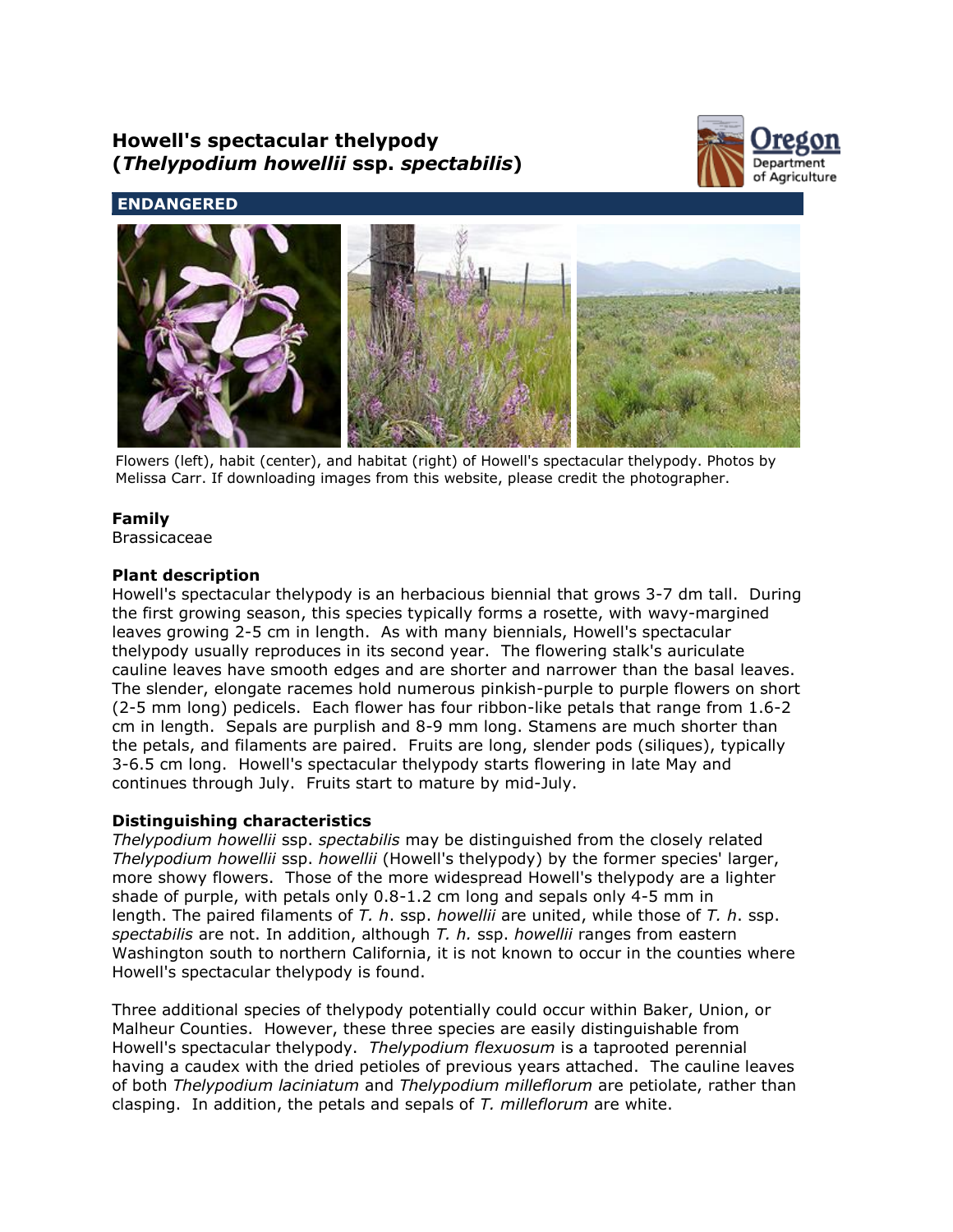Finally, *Chorispora tenella*, a purple-flowered, weedy mustard found in disturbed agricultural areas, might superficially be confused with Howell's spectacular thelypody. The minute gland-tipped hairs on its leaves and stems, its broader toothed cauline leaves, its paler purple flowers, and the fact that its fruits break apart transversely into numerous 2-seeded sections (instead of splitting longitudinally) make this weed easy to tell apart from the rare thelypody.

## **When to survey**

June-July (when in flower)

## **Habitat**

Howell's spectacular thelypody is found in moist alkaline meadow habitats, within the fairly narrow elevation range of  $1,000$  m to  $1,100$  m  $(3,000-3,500)$  ft). Soils are typically fine pluvial-deposited alkaline clay mixed with recent alluvial silts. Populations of this species are frequently located adjacent to streams that experience springtime flooding. Associated species include *Elymus cinereus* (Great Basin wildrye), *Distichlis stricta* (saltgrass), *Sarcobatus vermiculatus* (greasewood), *Ericameria viscidiflora* (green rabbitbrush), *Ericameria nauseosa* (gray rabbitbrush), and *Poa juncifolia* (alkali bluegrass).

## **Range**

Howell's spectacular thelypody is restricted to the Baker-Powder River Valley in Union and Baker Counties, and the Willow Creek Valley in Malheur County.

#### **Oregon counties**

Baker, Malheur, and Union

#### **Federal status**

Threatened

# **Threats**

Much of Howell's spectacular thelypody habitat has been lost due to the agricultural conversion of valley meadows to pasture or crop fields. Additional threats include urban development, human disturbance (such as trampling and off-road vehicle use), and road construction and maintenance (including mowing, grading, and herbicide spraying). Competition with non-native invasive weeds also threatens this species. Of the 11 currently known, locatable sites of this rare thelypody, only two are administratively protected.

#### **Conservation planning**

A U.S. Fish and Wildlife Service [Recovery Plan](http://ecos.fws.gov/docs/recovery_plan/020603.pdf) (pdf, 450 kB) was released for Howell's spectacular thelypody in 2002. A management plan was created for the Haines Rodeo Thelypody Mitigation Site in November of 2002.

#### **Did you know?**

This species was thought to be extinct from 1969 until its rediscovery by botanist Jimmy Kagan in 1980.

# **Current/Recent ODA projects**

Creating new populations of Howell's spectacular thelypody